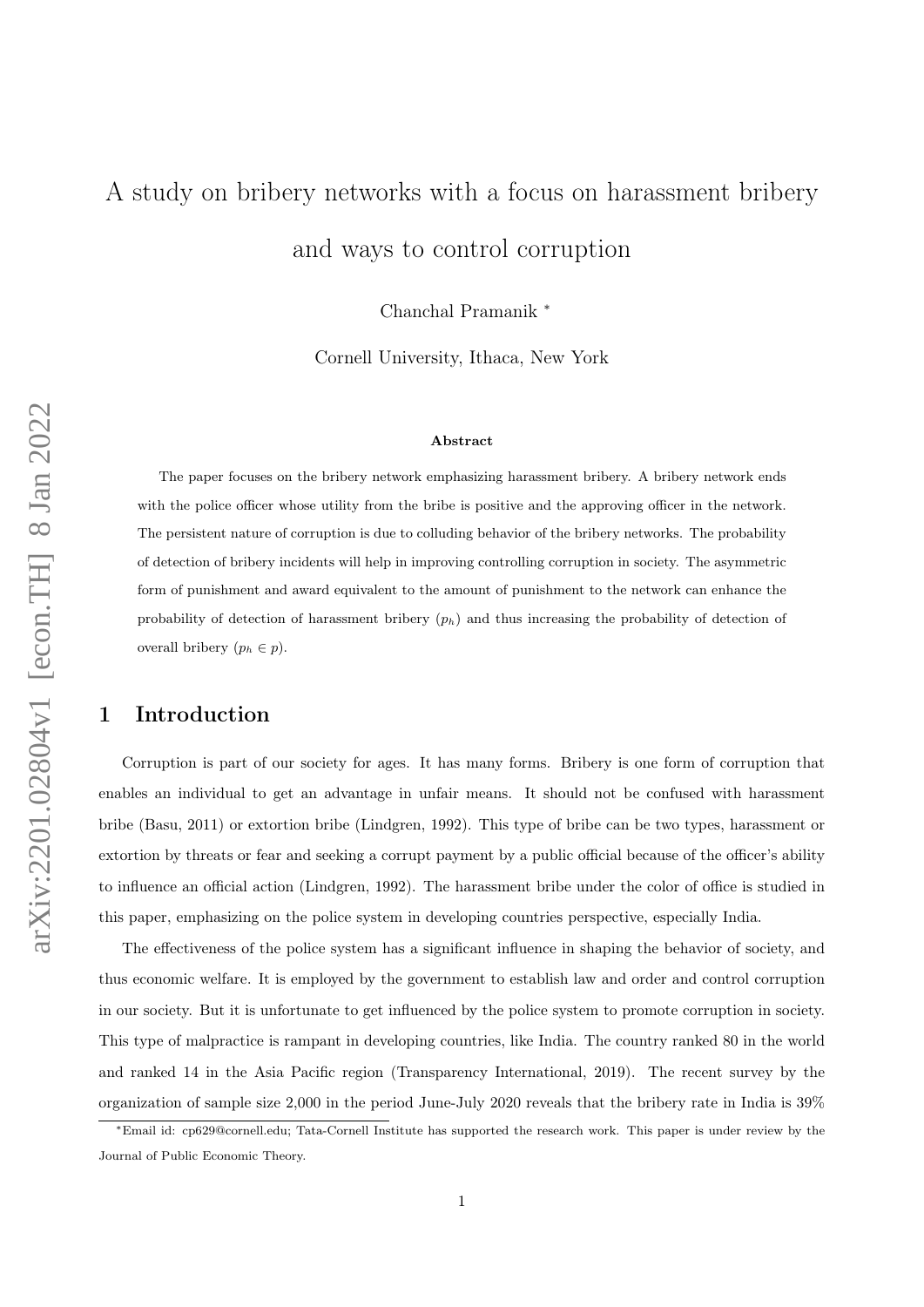(Transparency International, 2020). In that survey, it is estimated that having contacted with police in the last 12 months, 42% of Indians paid a bribe to a police officer in order to get assistance or to avoid a problem like passing a checkpoint or avoiding a fine or arrest. Similarly, 32% Indians paid a bribe to a judge or court official. It is evident that the incidence of corruption in the judicial system is quite high in India with similar observations in other developing countries in the Asia Pacific region.

The paper also envisions developing a judicial system to limit the growth of the bribery network and explores how to nudge the law keepers, to be honest in delivering their services. The dishonest and selfish behavior of administrations diverts the society into a bad equilibrium, thus encouraging breeding grounds for new forms of corruption and injustice. This encourages erosion of trust in a society which degrades the environment for economic activities. Gradually, society under-perform in human development indices. The erosion of the moral behavior of a society affects the communities interconnected with the society. The modern-day digital world connected through social media amplifies the information flow and influence our actions and thus shape societies rapidly.

It is evident from the literature that bribery in the police system can be controlled in various ways and governments have raised multiple steps in controlling it. The recursive behavior in sharing of bribery amounts keeps the bribery cases confidential in the police system, thus it establishes a norm of giving a bribe in society. This paper analyzes the characteristics of the bribery network through Nash bargaining and game-theoretic analyses.

The model developed in the paper comprises of two sections. Firstly, the bribe size is evaluated by analysis at the network level. Secondly, the bribe size is determined for the police officer at the aggregate level in a specified time period in the network. The results of the analyses are examined under the comparative statics section. The conclusion section discusses the findings and future work.

## 2 Literature Review

The governments' effort to control crime comprises imposing fine, suspension from jobs, or imprisonment. The control of the crime in society is also related to the probability of identifying the crime. Becker (1968) concluded that "crime would not pay is an optimality condition and not an implication about the efficiency of the police or courts; indeed it holds for any level of efficiency, as longs as optimal values of  $p$  (i.e., the overall probability that an offense is cleared by conviction) and  $f$  (i.e., punishment for offense) appropriate to each level are chosen". This foundation work in the field of law and economics by Gary Becker construct the layout for further analysis on crime and punishment through the lens of economics. The crime, punishment, and probability of detection of crime give rise to the incidents of bribery to the law enforcement officers to avoid crime. The bargaining of bribe amount with a given probability of detection and size of fine can be analyzed through the setup of the bargaining problem (Nash, 1950). This paper analyzes the incidents of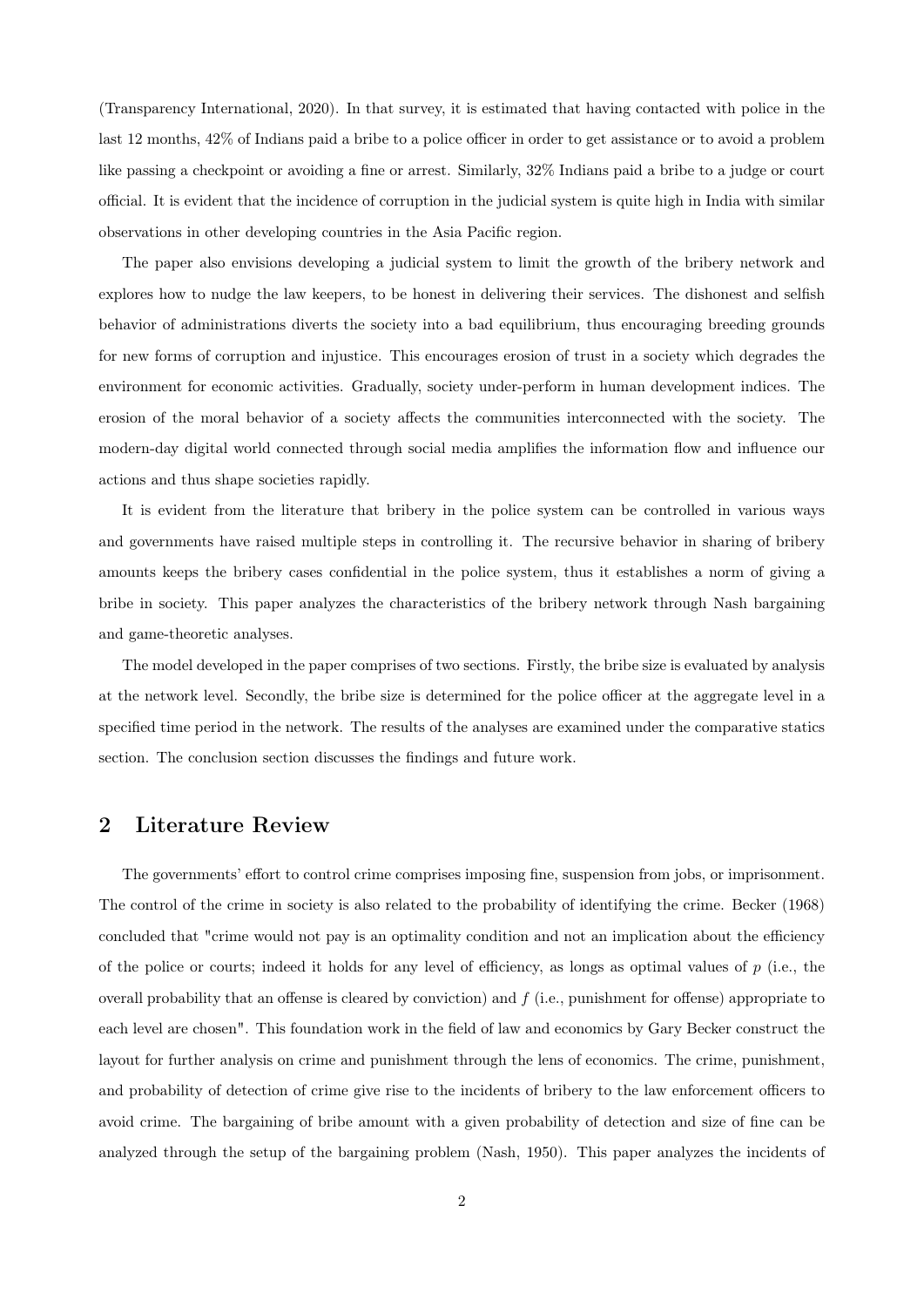bribery and harassment bribery on the foundation of these two papers, Becker (1968) and Nash (1950).

Corruption is prevalent in developing countries and has a detrimental impact on the economic welfare of societies. Corruption as defined by Basu (2016), "can take many forms but, in the final analysis, it is a form of violation of the law, perpetrated either individually or in cahoots with state officers and enforcers of the law, as happens in cases of bribery". Basu (2016) further argued that law enforcement officials are susceptible to bribery, which leads to the recursive problem in bribery literature. The model capturing the recursive problem in the bribery incidents give birth to the bribery network, the characteristics of the network can be understood by developing a model using Nash bargaining setup (Basu, Bhattacharya, and Mishra, 1992). The analysis of the bribery models will reveal useful insights into the network and suggest ways to control the bribery incidents. The discussions of the issues in the literature are compliant with the author's experience on passport application where the inquiring police officer revealed the existence of the bribery network and optimal bribe size in 2007, India. It is an important issue to study to maintain law and order in society and encourage economic growth.

The growth of bribery incidents (Transparency International, 2019 and 2020) reveals the pervasive nature of corruption in society. The persistence of the pervasive corruption is due to low compliance in society, driving the society where corruption becomes a social norm (Mishra, 2006). This also refers to the existence of multiple equilibria, where it is more expensive to become honest in a corrupt environment (Basu, Bhattacharya, and Mishra, 1992). The ambiance of a corrupt environment in society gives rise to the harassment bribery where the bribe giver is forced to give a bribe. To control harassment bribery asymmetric punishment will empower the bribe givers to expose the incidents and will help in controlling corruption in society (Basu, 2011).

A more detailed study on asymmetric punishment for bribery reveals that asymmetric punishment eliminates bribery only when the cost of whistle blowing is cheap (Basu, Basu, and Cordella, 2016). The paper further reports that the bribe size increases as the expected penalties rise but bribery eliminates if the expected penalties are sufficiently high. The bribery incidents are detected by imposing elite police officers in the system placing an audit mechanism on a periodic basis (Basu, Bhattacharya, and Mishra, 1992). Given the measures, in place to control corruption, there is evidence of persistence of corruption, even in severest punishment (i.e., execution) environment as in China. This may be due to colluding behavior of the bribery network, leading to many competing bribe sizes and multiple equilibria with different levels of corruption (Bardhan, 2015).

## 3 The Problem

An ordinary citizen applied for a service (say, passport, driving license, etc.) to the government and eligible to receive the service. The citizen needs to go through a document verification process conducted by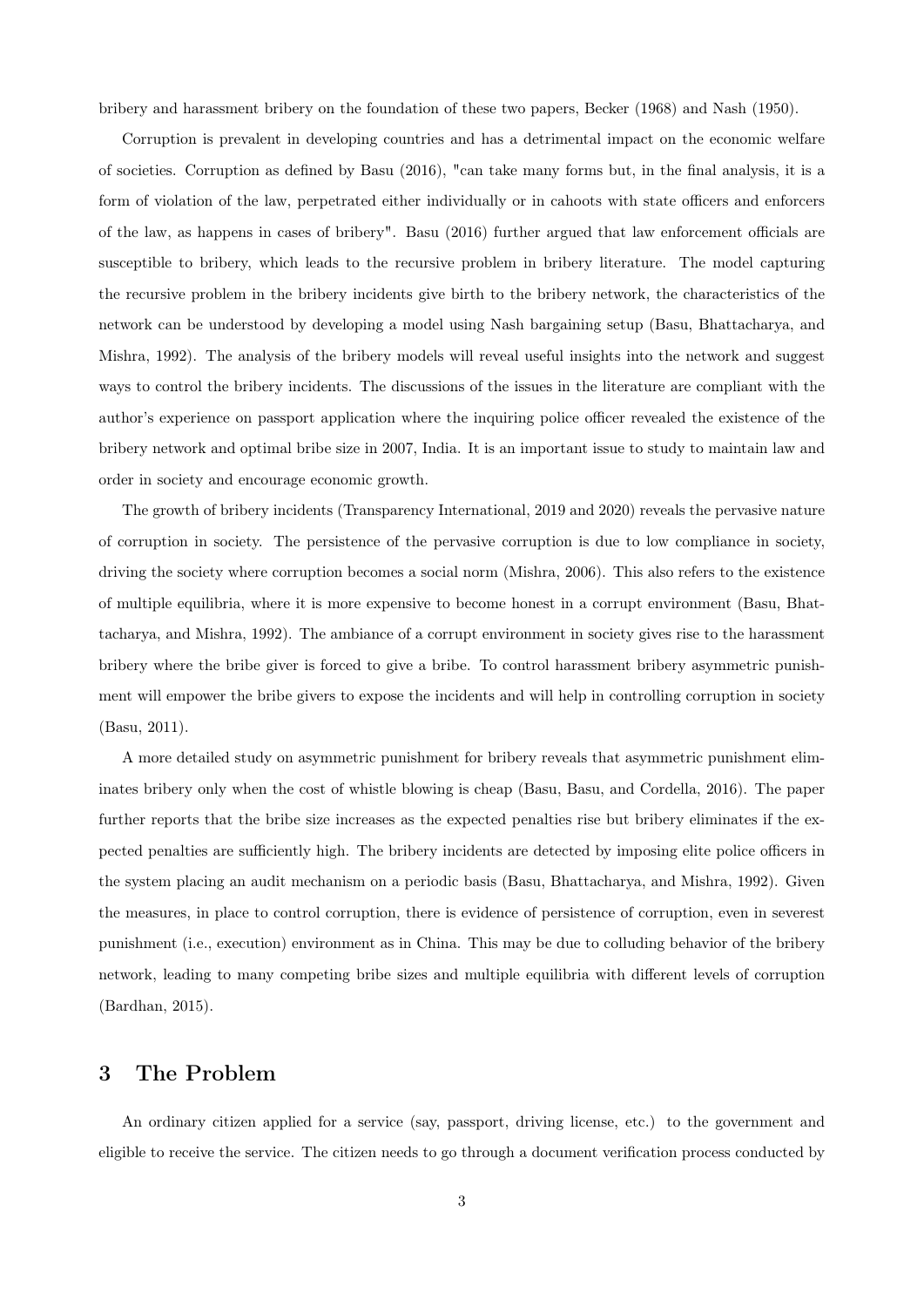a police officer or a government official. The successful verification of the documents will issue the requested document from the government. But in a real-life situation, ordinary citizens are forced to pay a fee (i.e., a bribe or a harassment bribe) to the interacting government employee to pass the document verification process.

Let us define the problem based on the interaction between the police officer and the citizen in a story form, which will present the ambiance of the bribery network understanding of the crisis to find solutions for the problem. Suppose the citizen is a student in economics and waiting for his document verification process of passport by the local police authority. The student met a corrupt police officer and he demanded a bribe to approve the student's documents to issue the passport. The student declined to pay the bribe, though the police officer lowered the bribe amount. The police officer tried to persuade the student by telling him that the bribe amount needs to be shared with another officer(s) to clear the police verification report. The police officer added, without the bribe amount the police verification report cannot be cleared, and hence passport will not be issued. That information encouraged the student to study the literature around harassment bribery and design a theoretical analysis to help him decide the best strategy to combat the situation.

The police officer tried to help the student by negotiating the bribe amount, but could not waive out the bribe amount. The police officer was forced to collect and share the bribe in the system, being part of the network and job. The phenomenon can be well understood by simple game-theoretic analysis. Let the approving police officer was a dishonest person who requires a bribe for his welfare and/or to accumulate money to keep the bribery network active. Thus, the subordinate police officer needs to collect a bribe, otherwise, his payoff is negative to clear the document verification process. The citizens need to pay the bribe to avoid harassment, which is costlier than the bribe amount. Thus, charging bribe and treating it as a fee in society is the only Nash equilibrium both from the sub-ordinate police officer's and citizen's perspectives.

The bribery activities are supported by a network of police officers in the order of their ranks. Thus, negotiation on bribery activities is with the citizen and the bribery network. Given the corrupted networking system it is challenging for the student or ordinary citizen to find a way to avoid giving a bribe to receive a passport from the government. This paper attempts to find the answers to this question, in particular.

## 4 Notations

Let a sub-ordinate police officer  $(O_1)$  charged a bribe  $(B_i)$  to a citizen  $(C)$ . The minimal bribe amount that can be offered is  $(B'_i)$ . Let the payoff obtained on receiving the passport by the citizen is  $P \in [0, P]$ , whereas the police officer (i) receives  $B_i \in [0, \mathbb{B}_i]$  from bribe, if demanded. The expected total bribe amount in a certain period is  $\mathbb{B}_i$ . Given the bribe network exist, let the share of the bribe,  $x \in [0,1]$ , will be received by the interacting police officer  $(O_1)$  and  $(1-x)$  of the bribe  $B_i$  will be shared with another police officer in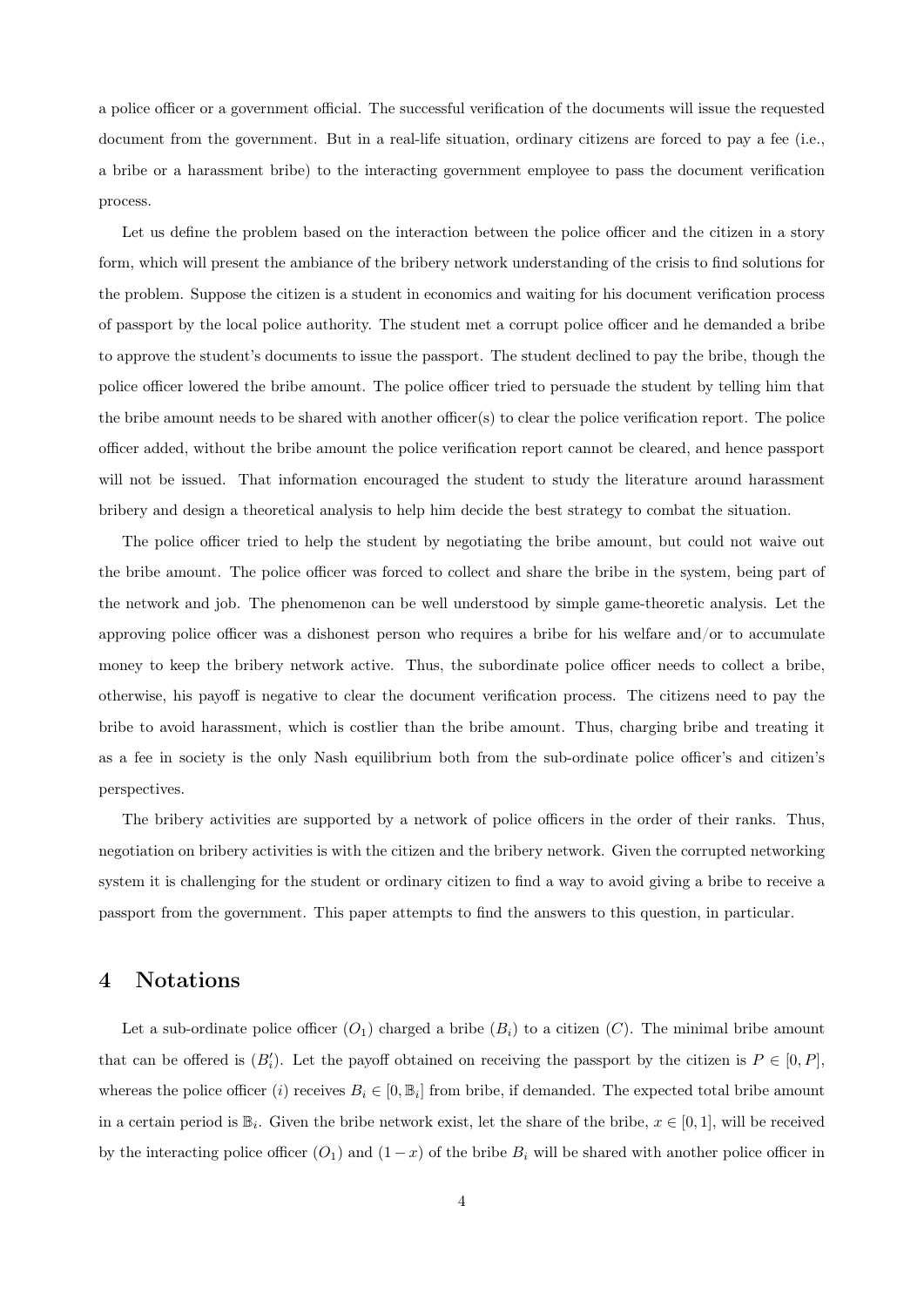a sequence of the rank, and it follows.

The government's regulation mechanism to control the bribe network is done by imposing a fine  $(F_O)$  on the convicted officer and a fine  $F_C$  on the convicted citizen if caught in the bribing process. The punishment is symmetric if  $F_O = F_C$  and asymmetric is  $F_O > F_C$ . Let the probability of detection of bribe is  $p \in [0, 1]$ and harassment bribe is  $p_h \in p$ . Again, if the bribery incident is perceived and recognized as a harassment bribe the citizen is awarded an amount  $f(B_i, F_O) > F_C$ .

## 5 The Model

#### 5.1 The Bargaining setup

The standard Nash bargaining setup has been used to measure the bribe size at network level and at aggregate level in a certain time period in the network for a police officer. The estimations are under following two subsections.

#### 5.1.1 Bargaining setup to determine bribe size by analysis at network level

The Nash Bargaining setup in determining the size of the bribe is based on the utilities of the citizen and the participating police officers in the bribery network and incidences of harassment bribe and normal bribe, which includes harassment bribe.

The citizen's (C) utility function is given by,

$$
U_C(B_i) = P - B_i - pF_C + p_h f(B_i, F_O)
$$
  
=  $P - B_i - pF_C + p_h(B_i + nF_O)$  (1)

Assuming a linear award function for the citizen for harassment bribery incident,  $f(B_i, F_O) = B_i + nF_O$ . The harassment bribe is a more serious crime committed by the police department. The detection of such incidents awards the bribe giver by returning the bribe amount and the fine collected from the officers involved in the bribery incidents. If the harassment bribe is claimed but not exchanged, then the citizen receives the passport  $(P)$  and an award of  $(nF<sub>O</sub>)$  collected from the police officers in the verified bribery network  $(O_1, O_2, ..., O_n)$ , which is charged as fine to harass the citizen and support the bribery network. On the other hand, if the harassment bribe is exchanged the citizen receives the award and charged a fine  $F_C$ (where,  $F_C < f(B_i, F_O)$ ) as  $p_h \in p$ . In normal bribery incidents, the citizen is charged with a fine  $F_C$ .

The utility function of the police officer  $(O_1)$  interacting directly with the citizen  $(C)$  is

$$
U_{O_1}(B_i) = xB_i - p(F_O + B_i))
$$
\n(2)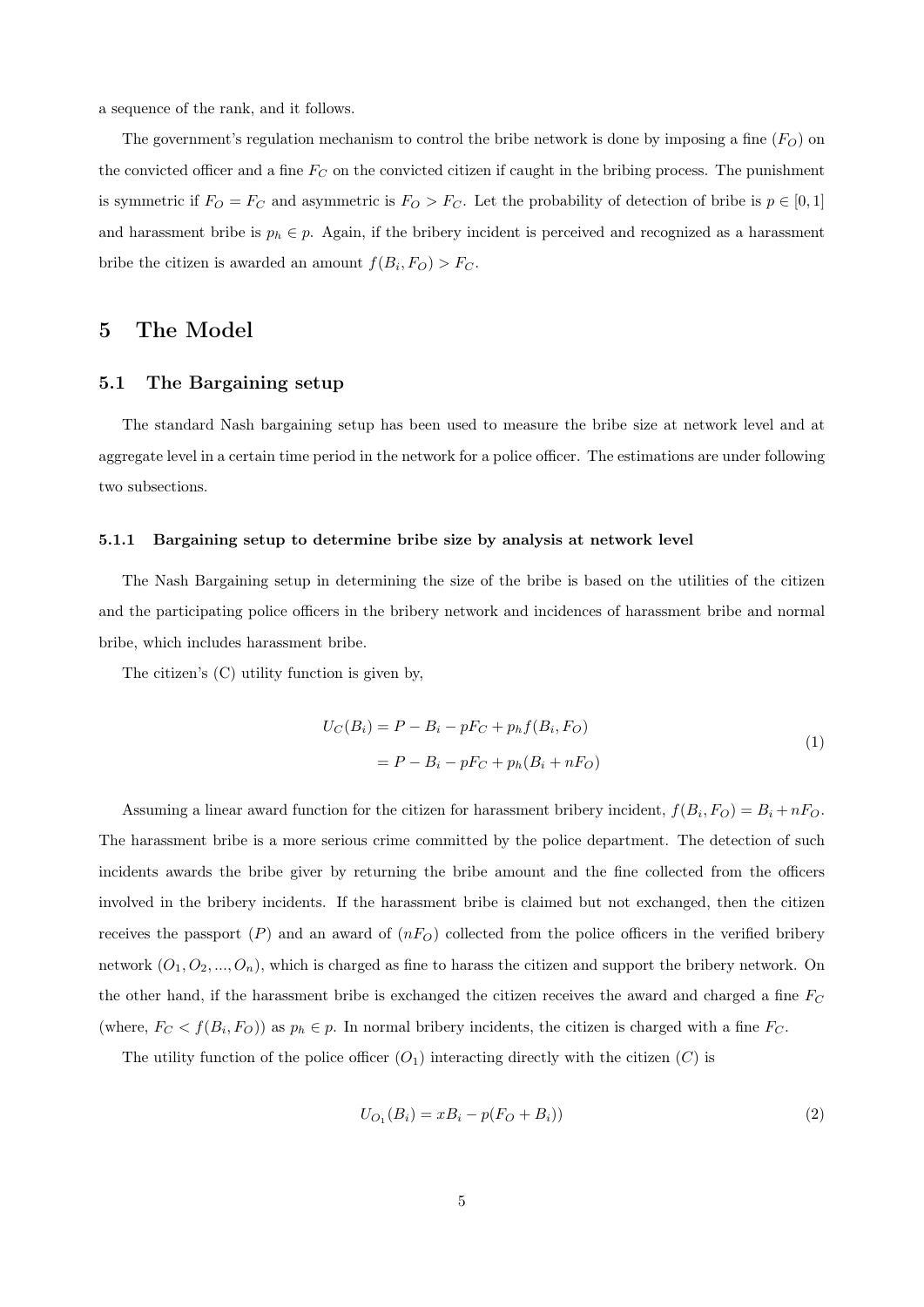where,  $B_i$  denotes the original amount shared with the first interacting sub-ordinate police officer  $O_i$ .

Let the police officers receive share  $x$  of the received bribe to clear the file for the passport. The utility function of the police officers  $(O_i)$  interacting with the police officers in the bribery network to approve the citizen's (C) passport verification report is as follows.

$$
U_{O_2}(B_i) = x(1-x)B_i - p[F_O + (1-x)B_i]
$$
  
\n
$$
U_{O_3}(B_i) = x(1-x)^2B_i - p[F_O + (1-x)^2B_i]
$$
  
\n...  
\n
$$
U_{O_n}(B_i) = x(1-x)^{n-1}B_i - p[F_O + (1-x)^{n-1}B_i]
$$
\n(3)

The expected utility of the bribery network is derived based on von Morgenstern expected utility function, assuming 1  $\frac{1}{n}$  as the probabilities associated with each utilities,

$$
U_O(B_i) = U_O[\frac{1}{n}\sum_{j=1}^n U_{O_j}(B_i)] = \frac{1}{n}\sum_{j=1}^n U_{O_j}(B_i)
$$
  
=  $\frac{1}{n}[x.\frac{1}{x}B_i - p(nF_O + \frac{1}{x}B_i)]$   
=  $\frac{B_i}{n} - p(F_O + \frac{B_i}{nx})$  (4)

Since,  $x \in (0,1)$ , for large  $n, 1 + (1-x) + (1-x)^2 + ... + (1-x)^n = \frac{1}{x}$  $\frac{1}{x}$ .

The comparison of utilities for a successful bribery network is summarized under Axiom 1.

#### Axiom 1:

- 1. The bribery network exist for  $P \ge P'$  such that  $U_C(B_i) > 0$ .
- 2. Having the bribe  $(B_i)$  demanded the utility of individual police officers is less than the network utility from the bribe  $(B_i)$ . thus individual officers need to share the bribe in the network, given the probability of detection of overall (p) and harassment  $(p_h)$  bribes are non-zero. Explicitly,  $U_{O_j}(B_i) \nsim U_O(B_i)$  as  $x(1-x)^{j-1} \not\geq 1, x \in (0,1).$

The bribe size is determined by the Nash Bargaining setup. Given the bribery network exists, a Nash bargaining solution exists if there is the gain in the transaction of bribes. Thus, the solution is given as follows. It is an encounter of differences of utilities (citizen and bribery network) and the probabilities of detection associated with the bribes in a bargaining situation<sup>[1](#page-0-0)</sup>.

$$
B_i^* \equiv \underset{B_i}{\text{argmax}} \left[ U_C(B_i) - U_O(B_i) \right] \left[ p B_i - p_h B_i \right] \tag{5}
$$

<sup>&</sup>lt;sup>1</sup>In the competing bargaining models the literature support the wider domain of applicability of the Nash bargaining set-up (Kalai and Smorodinsky, 1975; Anant, Mukherji, and Basu, 1990).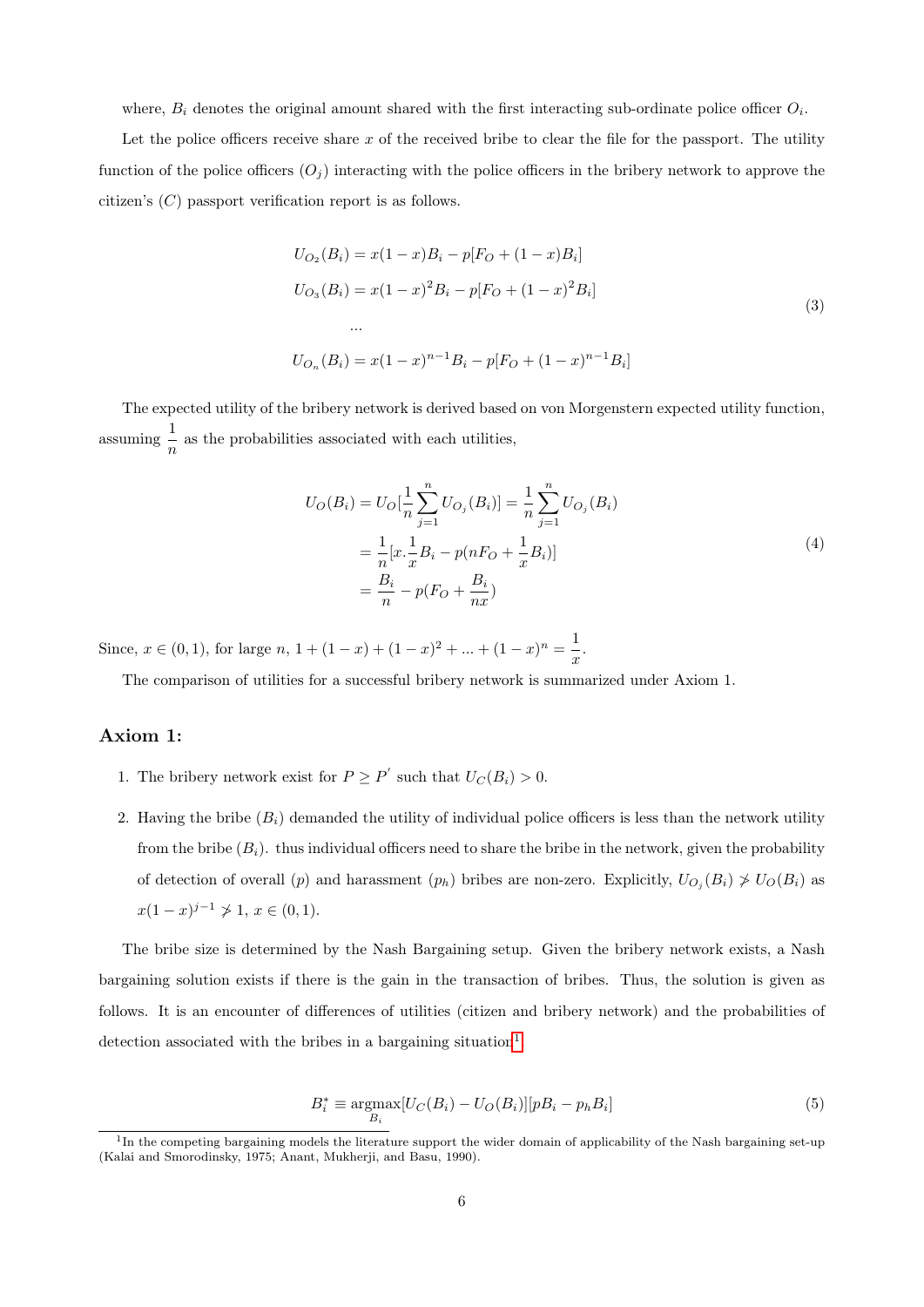At equilibrium the bribe size is as follows:

$$
B_i^* = \frac{nx[P + p(F_O - F_C) + p_h nF_O]}{2[nx(1 - p_h) + x - p]}
$$
\n(6)

The corresponding utilities by substituting the derived bribes size are as follows:

$$
U_C(B_i^*) = P + p_h F_O - pF_C - \frac{nx(1 - p_h)[P + p(F_O - F_C) + p_h nF_O]}{2[nx(1 - p_h) + x - p]}
$$
\n<sup>(7)</sup>

$$
U_O(B_i^*) = \frac{(x-p)[P + p(F_O - F_C) + p_h nF_O]}{2[nx(1-p_h) + x - p]} - pF_O
$$
\n(8)

From equation (6), for  $B_i^* > 0$ , we can draw insights for equation (8). For  $x > p$  and  $n > 2$ ,  $U_O(B_i^*) > 0$ , as  $p_h \in (0, 1)$  and  $x \in (0, 1)$ . Again, increase in the probabilities of bribe detection  $p_h$  and p negatively impact the utility of the network and individual officers in the network in bribery business, referring equation (6). Progressing in that argument as  $p_h \in p$ , and citizens contribute in increase of  $p_h$  (i.e., increase in detection of harassment bribery incidents<sup>[2](#page-0-0)</sup>), the utility from bribe for the officers will decrease, having the penalty  $(F_O, F_C)$  and award setup  $[f(B_i, F_O)]$  in place. The individual utilities of the police officers are positive only when  $\frac{B_i^*}{B_i}$  $\frac{B_i^*}{F_O} > \frac{p}{(1-x)^{n-1}}$  $\frac{p}{(1-x)^{n-1}(x-p)}$  i.e.,  $p > \frac{x}{2+x(n-1)}$ , comparing (3) and (6). Hence, for having positive utility for individual police officers and the network, the relation is as follows,

$$
x > p > \frac{x}{2 + x(n-1)}
$$
\n
$$
(9)
$$

In other words, the bribe size is directly proportional to the density of the bribery network, for a given share and the probability of detection. Thus, small bribe size relates to small bribery network.

Similarly, by comparing equations (1) and (9), the following relation can be deduced for  $p_h$ , considering asymmetric punishment i.e.,  $(F_O - F_C) > 0$  and  $p_h \in p$ .

$$
\frac{p}{n} > p_h > \frac{B_i + pF_C}{B_i + nF_O}
$$
\n
$$
\implies x > p > p_h > \frac{x}{n[2 + x(n-1)]} \frac{F_C}{F_O} > \frac{x}{2 + x(n-1)}
$$
\n(10)

The relation (10) highlight the fact,  $p_h \to p$  as  $F_C \to F_O$ .

Further from (5), it can be observed that  $\frac{\delta B_i^*}{\delta E_i^*}$  $\frac{\delta B_i^*}{\delta F_O} > 0$  and  $\frac{\delta B_i^*}{\delta F_C}$  $\frac{\partial D_i}{\partial F_C}$  < 0. This implies that as the bribe size increases the penalty to the officer(s) is more, symmetrically the increase in the fine for the citizens will decrease the bribe size. The growth of bribe size also depends on probabilities, the share of bribe, and the number of police officers in the bribery network. Thus, it is important to study the pattern through comparative statics.

<sup>&</sup>lt;sup>2</sup>One can report the incidents with the help of digital technologies, for example,<http://www.ipaidabribe.com/>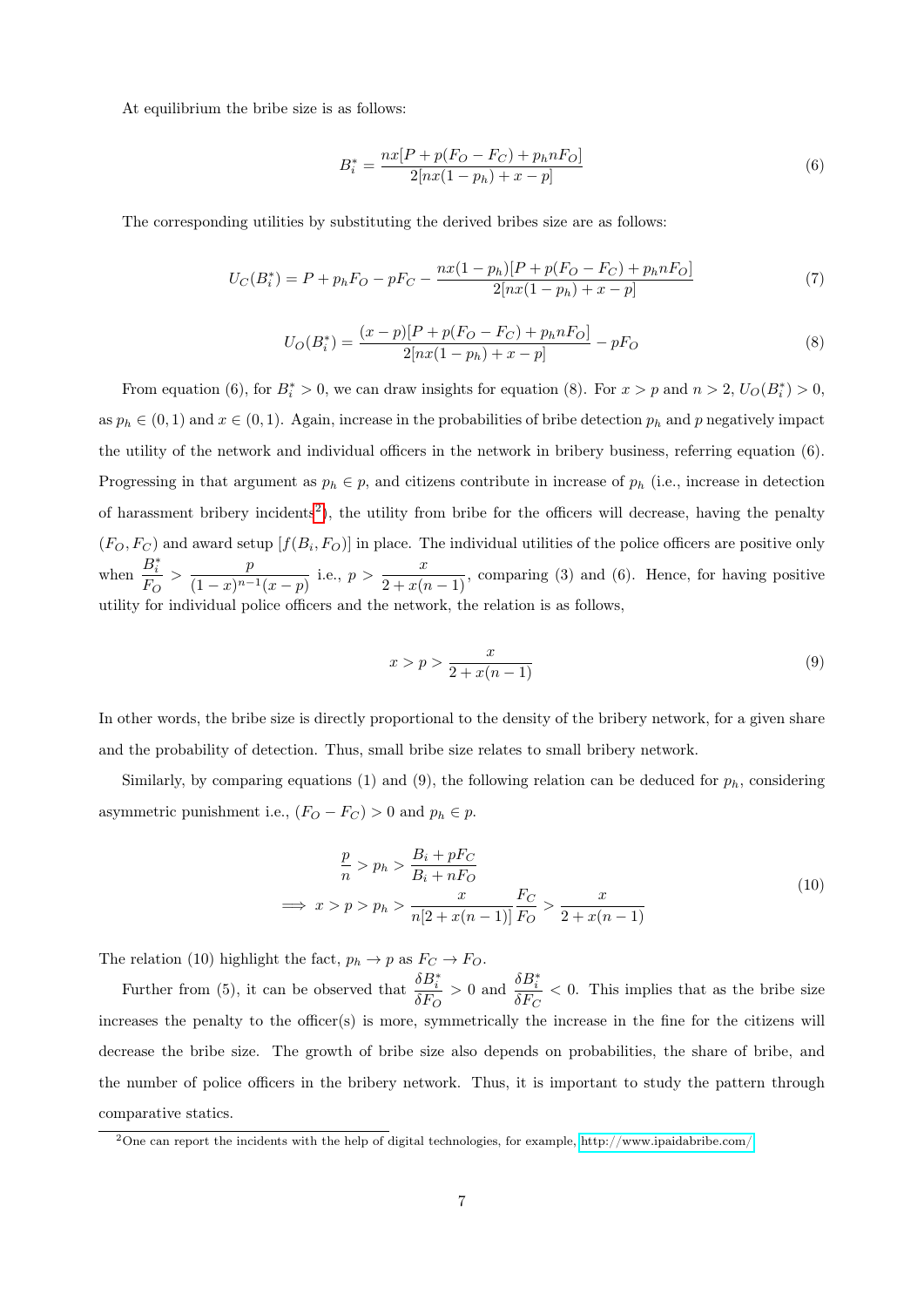It is assumed,  $p_h \in p$ . Considering the particular case for the event of  $B_i$ , there can be three possibilities - harassment bribery transaction didn't take place but charged, harassment bribery transaction took place and the citizen paid the bribe, and general bribery took place where citizen took advantage by bribing the police officer. Thus,  $p$  and  $p_h$  are treated separately in this context.

Holding  $p_h$  as constant, and allowing p to vary,

$$
\frac{\delta B_i^*}{\delta p} = \frac{nx}{2} \left[ \frac{x[p_h(n-1) + 1](F_O - F_C) + (P + p_h n F_O)}{[nx(1 - p_h) + x - p]^2} \right] \ge 0
$$
\n(11)

Holding overall probability of bribe detection as  $p$  constant, and allowing  $p_h$  to vary,

$$
\frac{\delta B_i^*}{\delta p_h} = \frac{n^2 x}{2} \frac{[x p (F_O - F_C) + (nx + x - p) F_O + x P]}{[nx (1 - p_h) + x - p]^2} \ge 0
$$
\n(12)

$$
\frac{\delta B_i^*}{\delta n} = \frac{x(x-p)[P + p(F_O - F_C) + 2p_h n F_O] + p_h n^2 x^2 F_O (1 - p_h)}{2[nx(1 - p_h) + x - p]^2} \ge 0
$$
\n(13)

$$
\frac{\delta B_i^*}{\delta x} = \frac{-np}{2} \frac{[P + p(F_O - F_C) + p_h nF_O]}{[nx(1 - p_h) + x - p]^2} \le 0
$$
\n(14)

Considering, the penalty for bribe hurts more to the officer than to the citizen (i.e.,  $F_O > F_C$ ), asymmetric punishment, and assuming the utility from the bribe is positive for the police officers (i.e.,  $(x > p)$ ).

The equations (11) and (12) suggest that bribe size increases with the probabilities of detection and asymmetric punishment  $(F<sub>O</sub> > F<sub>C</sub>)$ . Figure 1 and figure 2 demonstrates the findings explicitly. This intuitively, implies that the bribe needs to be shared with other police officers to cover the crime. The intuition is more clear from equation (13), with an increasing number of police officers the bribe size need to be increased to cover the incident of crime. Thus keeping the bribery network active. This naturally, relates to the share of the bribe in the network. The increase in the share of the bribe relates to a decrease in the size of the bribe, equation (14). This relates to the fact the smaller the bribe size larger the share of the bribe of the individual officer, and the smaller the network  $(i.e., n)$ . Again, the smaller bribe sizes are less detectable, as in equations (11) and (12).

From this analysis, it can be inferred that the bribe network expands and contracts relative to the bribe size. And the share of bribe is inversely proportional to the size of the bribe, considering the equal share of bribe  $(x)$  in the network. The findings can be summarized under axiom 2.

#### Axiom 2:

1. Considering the bribery network is active,  $U_O(B_i) > 0$ ,  $U_C(B_i) > 0$ , that is,  $x > p$  and there exist  $P \ge P'$  such that the bribe size is strictly increasing with  $F_O$  and strictly decreasing with  $F_C$ .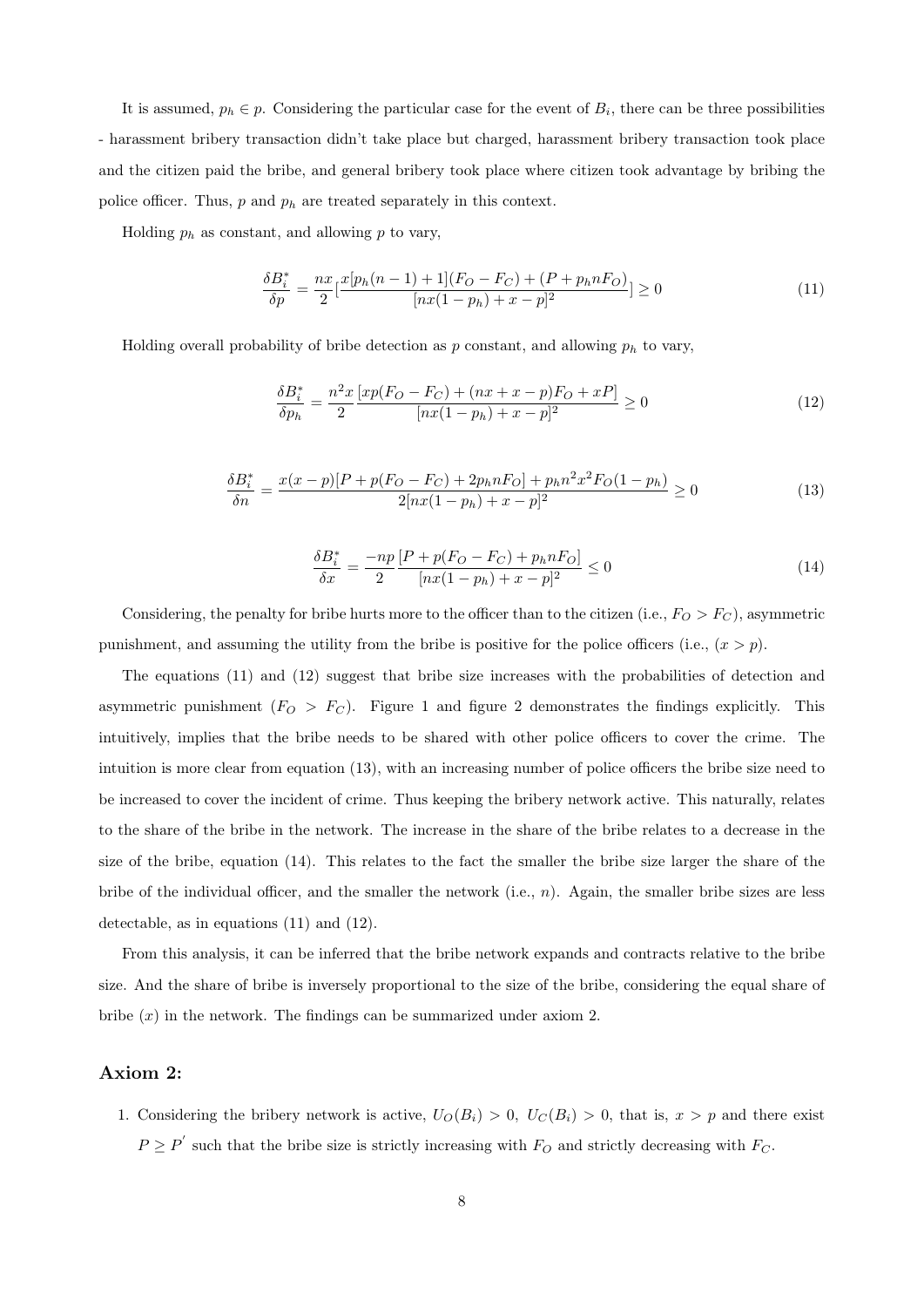

Figure 1: Equilibrium bribe size  $(B_i^*)$  as a function to detect probability of bribery  $(p)$ .



Figure 2: Equilibrium bribe size  $(B_i^*)$  as a function to detect probability of harassment  $(p_h)$  holding overall bribery  $(p)$  constant at 0.5.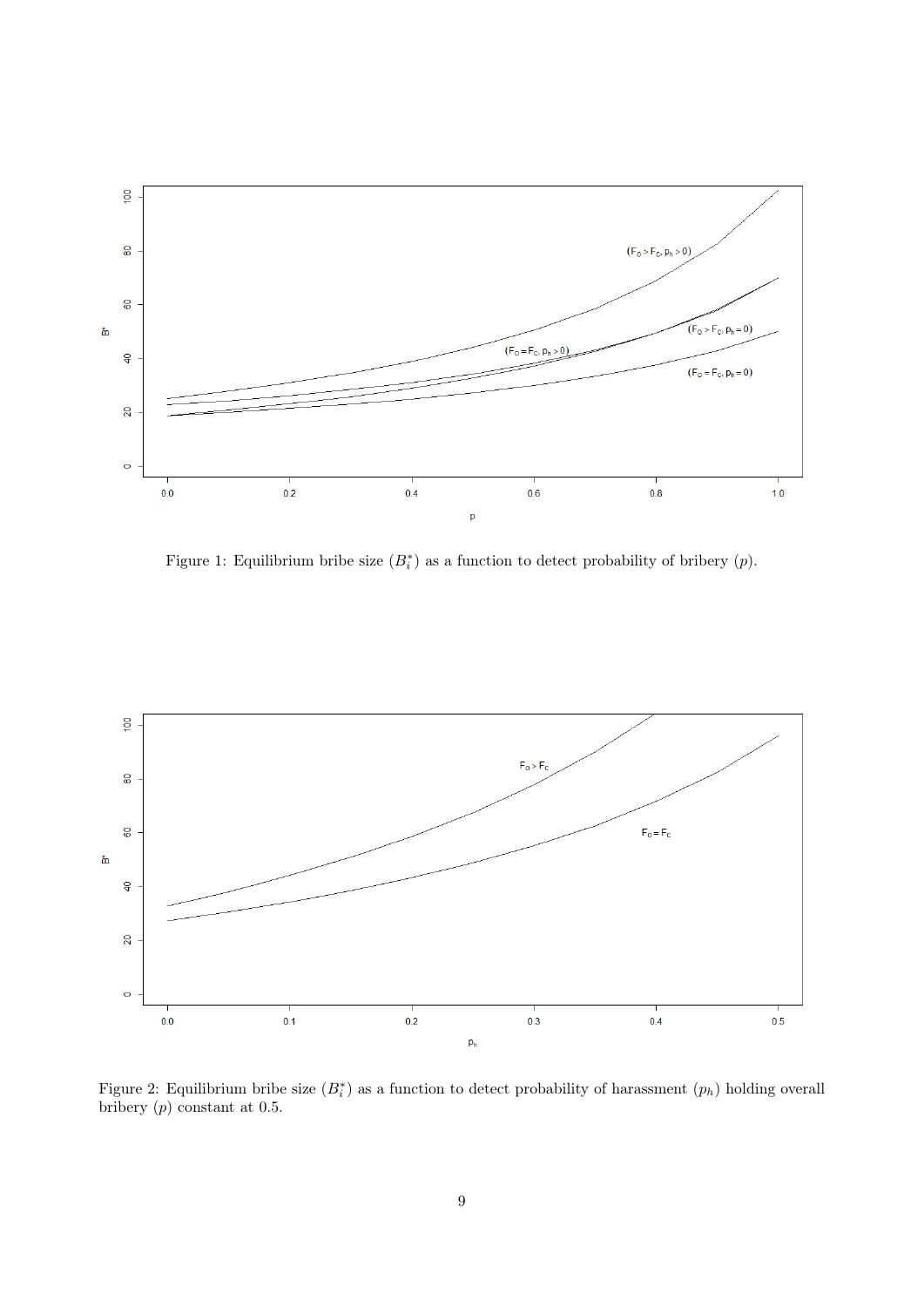- (a) For the probabilities,  $p_h \in p$ , the bribe size is weakly increasing with a probability of detection of bribery  $p$  having the probability of detection of harassment bribery  $p_h$  as constant. Similarly, the bribe size is weakly increasing with a probability of detection of harassment bribery  $p_h$  having the probability of detection of overall bribery p as constant.
- (b) The bribe size is weakly increasing with the number of police officers in-network  $n$  and weakly decreasing with a share of bribe size x.
- 2. There will be no bribery incidents if  $p > x$  and  $P < P'$ .

The analysis of the bribery network can be summarized under following theorems.

THEOREM 1 The bribe network ends with the police officer whose utility is positive from the bribe and the approving officer in the network.

**PROOF 1** Let the bribes are shared in the hierarchy of the ranks of the police officers at a constant share of bribe  $(x)$ . That is, the bribe amounts become increasingly small till the individual utility is positive  $(U_{O_n}(B_i) > 0$ , equation 3). The bribe will not be shared further as the  $U_{O_{n+1}}(B_i) < 0$ . The  $(n+1)$ th officer will not accept the bribe as his utility from the bribe is less than zero and will not approve the file for further processing as the bribe is not received. Thus, the nth police officer must be the approving officer in the network for the passport application to be completed and having the bribe received from the citizen. The nth police officer is one of the nodal officers in the network, his aggregate collection of bribes must be greater than his subordinates, for a given share of bribe  $(x)$  in the network.

#### THEOREM 2 The bribe networks are colluding.

**PROOF 2** From theorem 1, it can be inferred that the  $(n+1)$ th police officer is in higher or equivalent rank in the administration and has the power to approve the service request similar to (n)th police officer. Considering the  $(n+1)$ th police officer is aware of bribery incident cannot charge bribe as his utility from the bribe  $U_{O_{n+1}}(B_i) < 0$ . Again, having the bribery network is elastic (Axiom 2), the  $(n+1)$ th officer will support the bribery network, to maximize his average utility from the network. Thus, the (n)th police officer will not share the bribe further, and  $(n+1)$ th police officer will not accept the bribe is the Nash equilibrium for the bribe  $B_i$ . Hence, considering the flow of the information for the bribe  $B_i$  gets interrupted at  $(n)$ th police officer. This implies that the probability of detection of bribe  $B_i$  remains low in the police department at a higher level. Again, the bribery network being long the probability of detection remains low, equation (11). But if the  $(n+1)$ th officer is an honest or elite police officer (i.e., immune to bribery), the bribery network fails (Basu, Bhattacharya, and Mishra, 1992). Thus, colluding nature of the bribery networks, sensitive to the probability of detection and individual utility, will keep the networks active.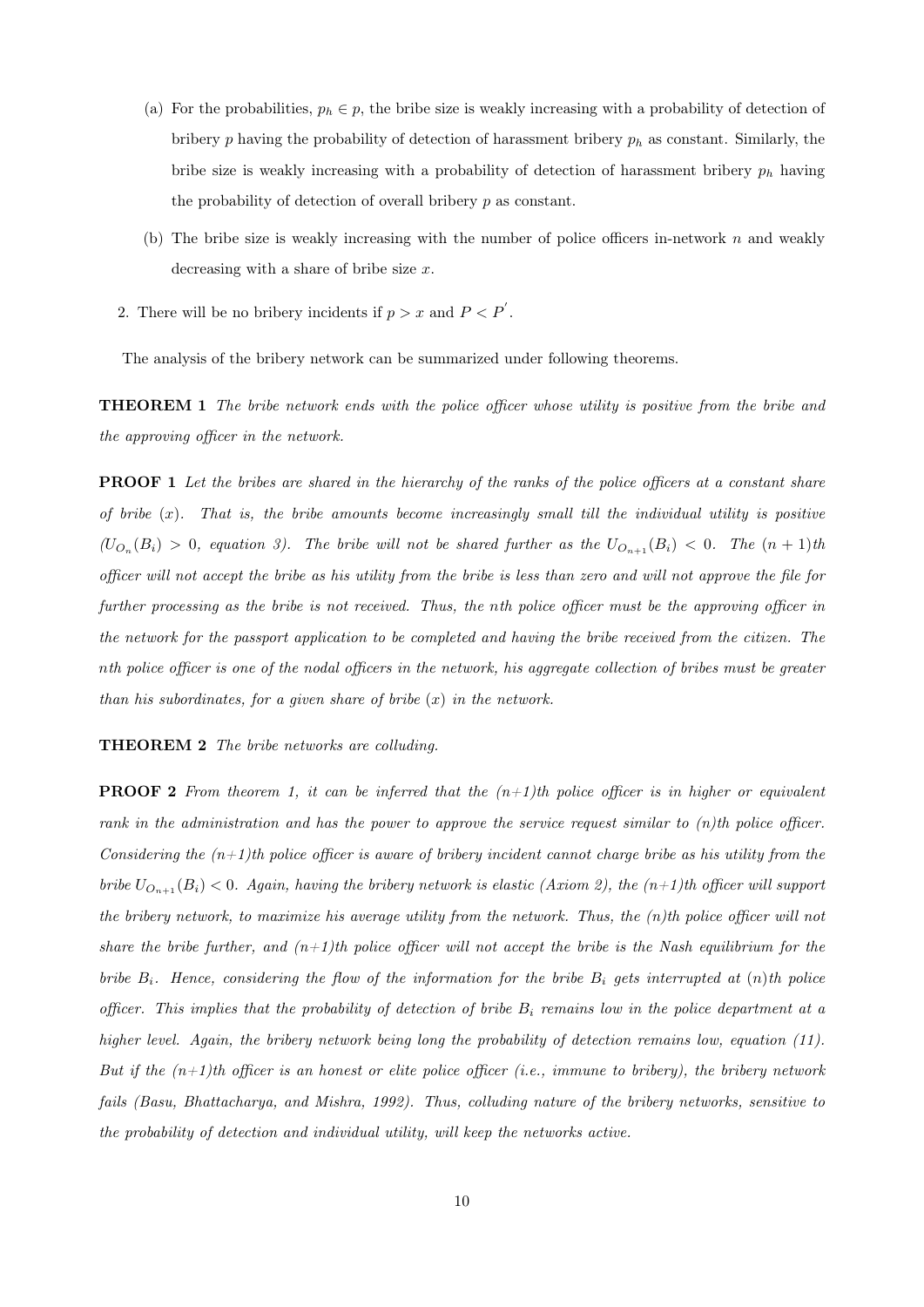# 5.1.2 Bargaining setup to determine bribe size for the police officer  $(O_n)$  at aggregate level in a specified time period in the network

Taking the argument forward from Theorem 2. Suppose there is an elite police officer appointed in the police system who is immune to bribe exchanges with his subordinates. Now let, the bribe size depends on the income difference  $(D_r)$  with the elite police officer in the chain (say, the  $(n+1)$ th police officer). Thus, the total bribe size in a time period (say, monthly, quarterly, or semi-monthly) from own collection of bribes is  $\mathbb{B}_i$  and bribes collected from other police officers is  $\mathbb{B}_k$ .

$$
D_r \ge x \sum_{i=1}^{m_1} B_i + \sum_{i \ne k=1}^{m_2} x(1-x)^{r_k-1} B_k
$$
  
\n
$$
\implies D_r \ge x \sum_{i=1}^{m_1} B_i + x \sum_{i \ne k=1}^{m_2} (1-x)^{r_k-1} B_k
$$
  
\n
$$
\implies \frac{1}{x} D_r \ge \mathbb{B}_i + \mathbb{B}_k
$$
\n(15)

where,  $\mathbb{B}_i = \sum_{i=1}^{m_1} B_i$  and  $\mathbb{B}_k = \sum_{i\neq k=1}^{m_2} (1-x)^{r_k-1} B_k = \sum_{i\neq k=1}^{m_2} [1-x(r_k-1)]B_k$  for  $x \leq 1$  Given the bribery network exists, a Nash bargaining solution exists if there is gain in taking and giving bribe. Thus, if the solution exists it is given as the following, where  $\mathbb{B}'_i$  and  $\mathbb{B}'_k$  are the agreed bribe amounts.

$$
\mathbb{B}_{i}^{\prime*} \equiv \underset{\mathbb{B}_{i}^{\prime}}{\operatorname{argmax}}[\frac{1}{x}D_{r} - \mathbb{B}_{i}^{\prime}][\mathbb{B}_{i}^{\prime} - p\phi(\mathbb{B}_{i}^{\prime}, \mathbb{B}_{k}^{\prime})] = \phi(\mathbb{B}_{i}, \mathbb{B}_{k})
$$
\n(16)

Considering a linear relation in  $\phi(\mathbb{B}'_i,\mathbb{B}'_k)$  such that,

$$
\phi(\mathbb{B}'_i, \mathbb{B}'_k) = \mathbb{B}'_i + \mathbb{B}'_k \tag{17}
$$

At equilibrium, considering  $\frac{1}{x}D_r = \mathbb{B}_i + \mathbb{B}_k$  and equation (17)

$$
\mathbb{B}'_i = \frac{\mathbb{B}'_k[1-p(1-x)]}{(1-2x)(1-p)}\tag{18}
$$

From (15) and (18), considering average size of bribe as  $B_i^*$ , the average minimum number of bribes to be collected by the sub-ordinate officers to satisfy the income difference with elite police officer is  $m_1$ .

$$
m_1 = \frac{1 - p(1 - x)}{p + (1 - x)(2 - 3p)} \frac{D_r}{B_i^*}
$$
  
= 
$$
\frac{[1 - p(1 - x)]D_r}{p + (1 - x)(2 - 3p)} \frac{2[nx(1 - p_h) + x - p]}{nx[P + p(F_O - F_C) + p_h nF_O]} [from (6)]
$$
 (19)

The expression  $m_1$  also represents the number of bribes to be collected by an individual sub-ordinate police officers at equilibrium targeting to meet an income level (say, income difference with an elite police officer).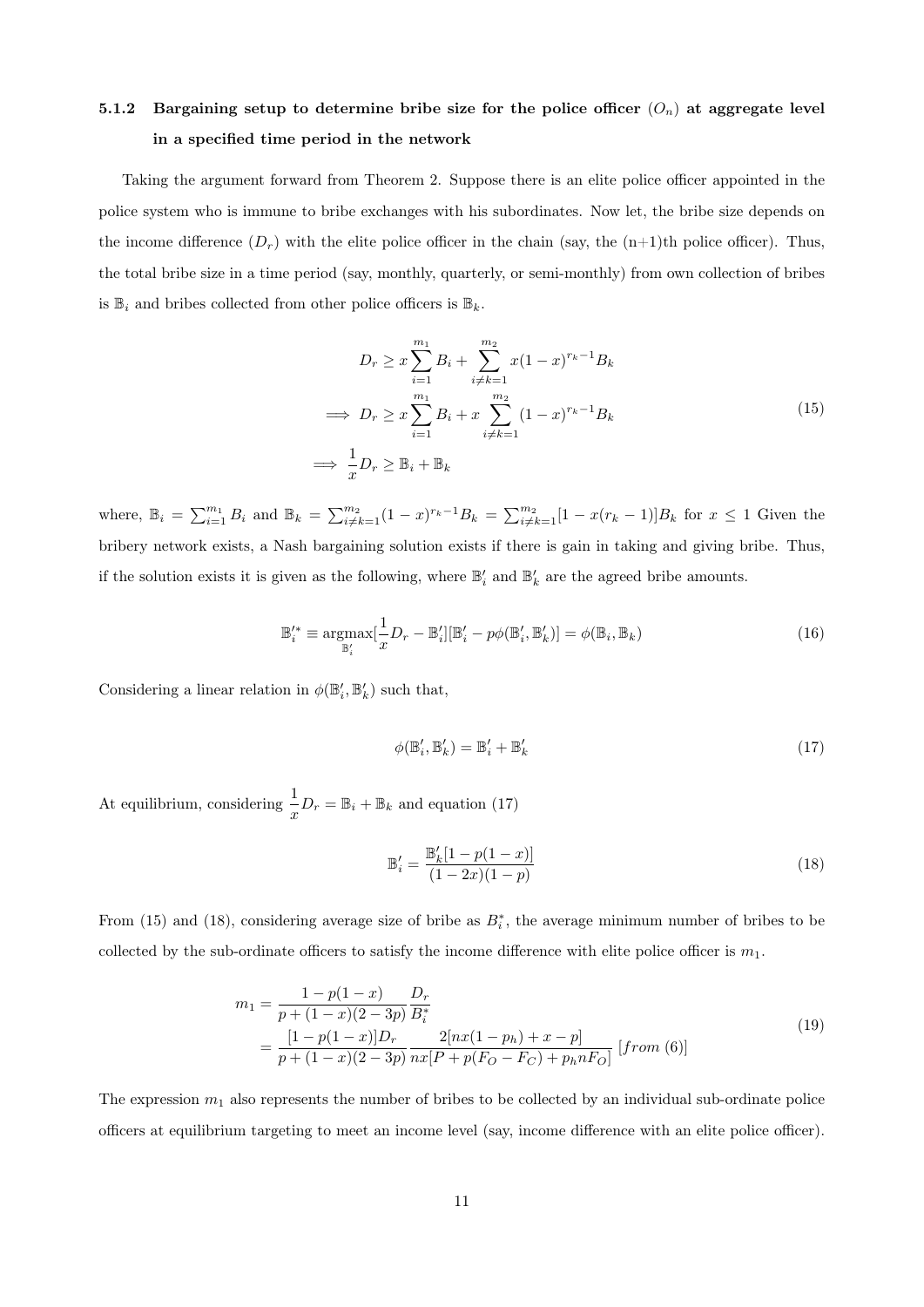## 6 Comparative Statics

The expression (19) presents important findings that can be studied under Comparative Statics of this paper, given  $B_i^* > 0$ . The number of bribes to be collected by individual sub-ordinate police officer minimizes to zero (since  $m_1 \geq 0$ ) when the income difference with elite police officer  $D_r = 0$ . The police officers will have a personal incentive to collect bribes as long as  $D_r > 0$ . Considering the elite police officer is corrupted the income difference will remain positive with an active bribery network. If the elite police officer is not corrupted and ignorant of bribery incidents, the bribe collection will be active till the income difference is met. Thus, to maximize the income of the police officers in the bribery network it is desirable by the bribery network to corrupt the elite police officers. This tendency of the law enforcement authorities will drive the society in low-level equilibrium where bribing is a social norm.

The frequency of bribe collection decreases with the increase of probability of detection  $(p)$  and harassment bribery  $(p_h)$ , keeping the other probability as constant. The plots reveal the trend for certain parameter values, in figure 3 and figure 4. The trends are different with respect to the bribe size  $B_i$ , figure 1 and figure 2. This implies the frequency of bribe collection is indirectly proportional to the bribe size. This also reflects a similar relationship with a share of bribe and bribe size, equation 14. The findings from the plots also reflect that asymmetric punishment has a negative impact on the frequency of bribery incidents relative to symmetric punishment. Further, asymmetric punishment with an increase in the probability of detection of harassment bribery minimizes the incidents of bribery, figure 3. The argument can be explicitly followed by referring to figure 4. Thus, the combination of asymmetric punishment and initiatives to increase the probability of harassment will help to break the colluding bribery networks.

From the previous argument, it is followed that the presence of elite police officers may encourage bribery incidents. But the introduction of asymmetric punishment and increase of probability of harassment bribery (that is, reporting to elite police officers) will encourage the functioning of the law enforcement machinery to control incidents in society. This may result in an increase in bribe size, which will increase the probability of detection of bribery incidents, figure 1 and figure 2. Thus, society will tend towards the good equilibrium.

The incidence of bribery cases  $(m_1)$ , can be a measure of trust in society. The surveillance on the incidence of bribery cases from the audit system of the police system and encouraging citizens to contribute can help in controlling the bribery incidents in society. The modern-day availability of digital technologies can help to report the incidence of bribery cases, thus improving the trust measure in society.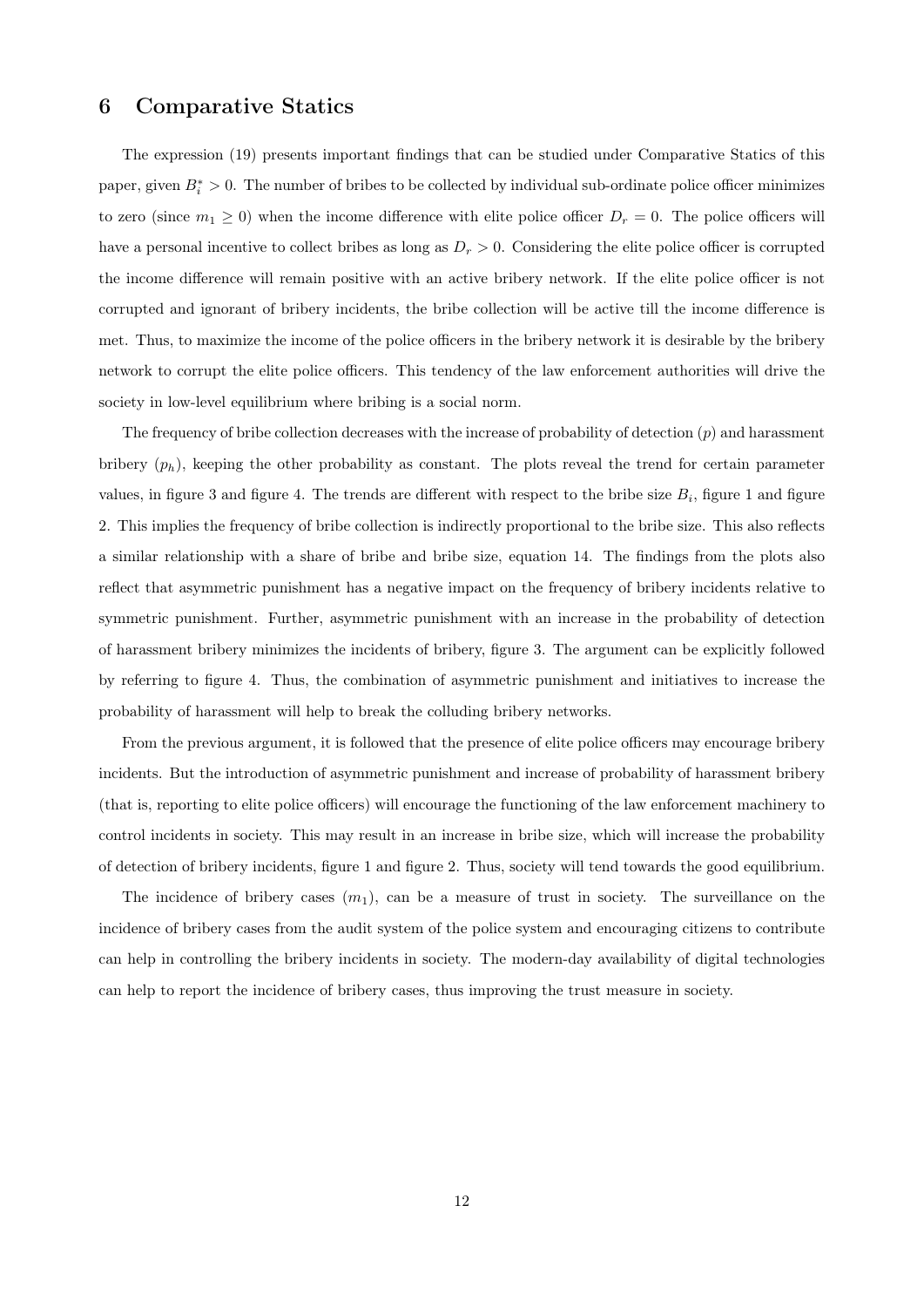

Figure 3: Equilibrium bribe number  $(m_1)$  as a function to probability of detection of bribe.



Figure 4: Equilibrium bribe number  $(m_1)$  as a function to detect probability of harassment  $(p_h)$  holding overall bribery (p) constant at 0.5.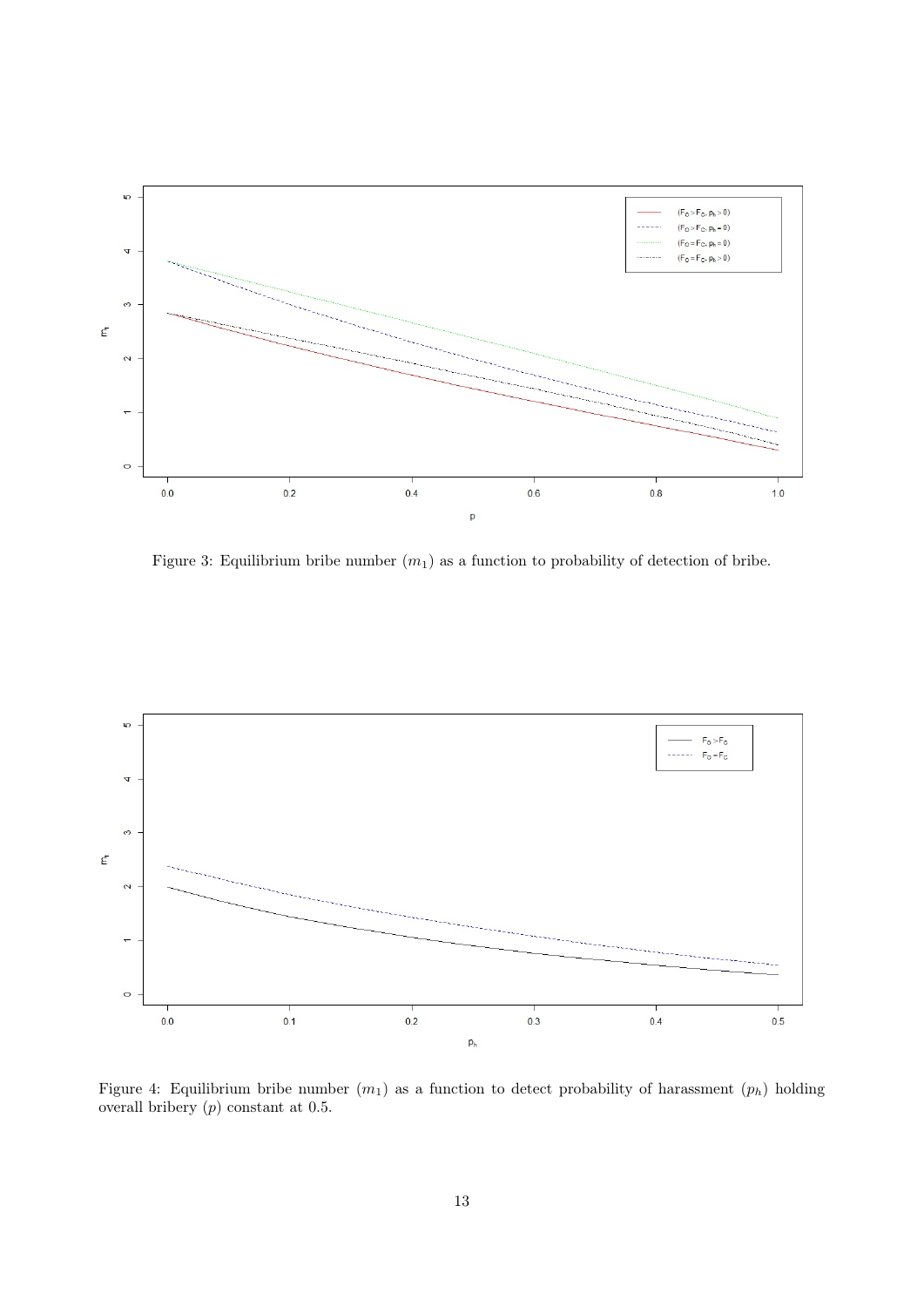## 7 Conclusion

Corruption is inevitable in society unless there is a realization of its ill effects on society's welfare. One of the harmful consequences of corruption is the erosion of trust, negatively impacting economic welfare. Harassment bribery is an example of such an act. In a very corrupt society where bribing becomes a social norm, bribe-givers are also bribe-takers in their respective businesses. Society gets diverted towards a direction where there exist multiple equilibria with different levels of corruption. The mistrust within the society is harmful to the local business environment and has a negative impact on investments in the society. Thus, giving rise to poverty and other issues related to development. Having the importance of the problem the paper is focused on bribery with emphasis on harassment bribery to find ways to control corruption in society.

The analysis in this paper reflected the bribing behavior at an individual police officer and network level. The first part of the analysis in this paper concentrated on the bribe size concerning the utilities of the citizen, individual police officer, and the network. It reveals two important conclusions. Firstly, the bribe network ends with the police officer whose utility is greater than zero and the approving officer in the network. Secondly, the bribe networks are colluding. The bribery incidents survive only there is a strong network of support. Thus punishment needs to be directed towards the network to combat these types of corruption. The asymmetric form of corruption and reward to equivalent to the fine imposed to the network (for example,  $(B_i + nF_O)$ , in this analysis) will encourage whistle-blowers to expose the bribery incidents.

The second part of the analysis is focused on the frequency of bribery incidents. Considering the individual police officer is driven by a target to satisfy a certain income level (say, income difference with an elite police officer in the network), how many bribes one needs to collect to meet the threshold in a certain time period? The analysis reveals that bribery incidents decrease with a decrease of income difference. Thus, an increase in income differences can be an equilibrium point, where police officers can increase their income from bribes. On the positive aspect, the bribery incidents decrease with the increase in probabilities of detection (including harassment bribery), which will increase the bribe size to meet the income differences. Again, an increase in bribe size increases the probability of detection, from the first part of the analysis. Thus, efforts to decrease bribery incidents will control corruption in society.

Finally, the paper emphasizes endogenizing the probability of detection of bribery incidents (p) by including the probability of harassment bribe  $(p_h \in p)$ . The arguments to control corruption can be further strengthened by identifying major players in the bribery processes and analyze their best replies under the framework of closed under rational behavior as defined by Basu and Weibull (1991). The government or political will can be one of the major players to divert the society towards a good equilibrium. The idea is left for future research.